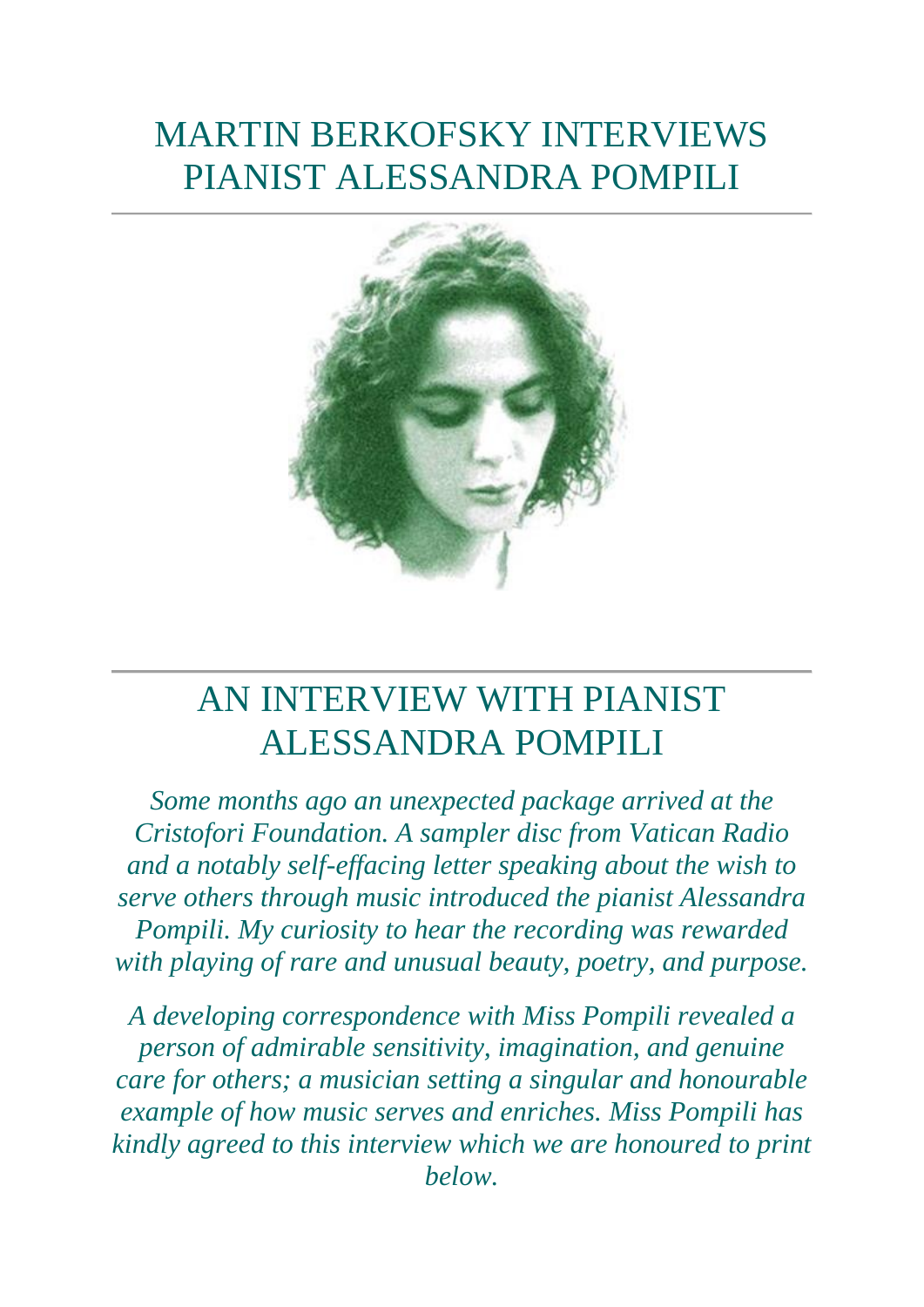#### ++++++++++++++++++++++++++++++++++++++++++++

*Martin Berkofsky: "Miss Pompili, critics have praised your playing as "exquisite and sensitive, impressive, expressive, and completely absorbing." Those of us fortunate to have heard you, have found rare and inspired qualities to your performances. I know you to be an artist of great modesty and humility, but wonder if we might beg a brief invitation into your world to learn how and why you became your unique musical self?"* 

Alessandra Pompili: "My first contact with music took place at home. I remember loving the radio program featuring classical music that was aired in the morning: mum and I would listen whilst I prepared to go to school. As a child I went to a private institution where, on the contrary to what happens in Italian public schools, we were taught music right from the start. It was mainly singing and playing tiny castanets, tambourines and maracas, but it fostered dramatically my liking for music. I loved the lessons, and they made up for all other subjects (which I found a bit lifeless). It was our music teacher, a nun, who noticed that I could sing well in tune, and suggested my mother to introduce me to an instrument. She was my first piano teacher but I did not study long with her, since she belonged to a missionary order and was soon sent abroad.

Since my family did not have any connection or knowledge of music, it was a difficult task to find another teacher. Until I was fourteen I carried on playing for fun. Then mum decided that I might well try to take some exams at the Conservatoire and we searched for a teacher who was willing to prepare me. Fortunately I have always been very quick in learning and was gifted with a flexible hand: thus, although I never had any technical training at all, I passed all my exams and finally graduated in five years (instead of the customary 10) with the highest mark. At that time I was a student of Sergio Calligaris at the Conservatorio Casella (L'Aquila): he was the one who taught me to think and ponder every single note within the score and make it meaningful. At the

beginning I found such an approach very traumatic: when I would finish practicing my head was on the point of bursting. With time, however, I became accustomed and the habit of concentrating turned into second nature. Calligaris must have been very patient with me in the two years leading to my diploma. I was an irritating student all the way through, since I studied only three to four hours per week (of course he never knew this). The reality was, I could not be brought to do more. The same was true whilst studying under Marcella Crudeli as a postgraduate at the Ecole Normale the Musique de Paris. Same hours same excellent result, and I got my Brevet with the congratulations of the jury (the President of the Ecole, at that time, was Pierre-Petit, music critic for *Le Figaro*). However great the accomplishments were, I knew that I had to do something in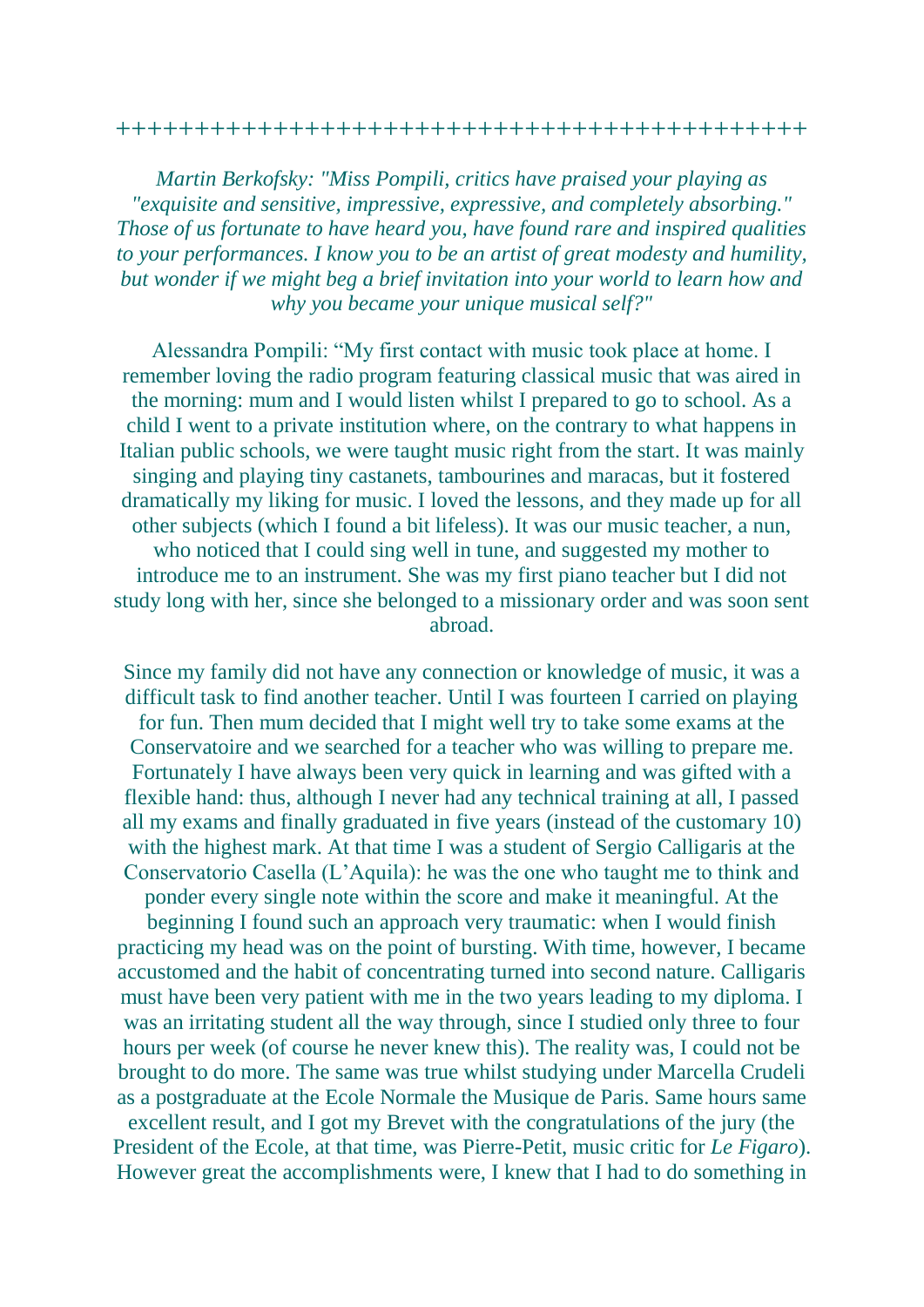relation to technique. My hands would run as usual, but I got terrible cramps in my arm and a painful cyst had appeared on my wrist. A specialist warned against complications of an operation. Depressed and crippled at the piano, I finally found a teacher who was willing to help me. This wonderful man, Luigi D'Ascoli, disassembled and reassembled me as you would do with a robot transformer - without ever once losing his patience. I found myself renewed and redefined. Since then I resumed my study with Calligaris, whom I now [this interview was taken in 2009] meet a couple of times per year after my move to England. With his usual generosity, he still gives me suggestions and indications every time I put up a new programme.

Another important figure in my education was Arnaldo Graziosi, with whom I studied for several years. Although quite old he had fire in his veins, and would play with remarkable accuracy and unfailing passion. His suicide left me with a void, and whenever a performance approaches I would say a prayer to ask for his support and to thank him for what he gave me.

In terms of inspiration, I find nature to be a powerful stimulus. I love walking in the countryside and sometimes I find myself solving musical problems when strolling among the trees or in an open field. An inspiration would come uncalled and unexpectedly, like a breeze. When this happens, I feel blessed and thank the Lord for such privilege.

Bizarre as it might seem, however, it is the sky, the element within nature that never fails to inspire me. What is the sky, one might ask? Nothing but a blue canvas. Not true to me. Whenever I look at it, especially when the horizon is clear or with few clouds, I feel completely overwhelmed. A smile appears on my face and I feel totally belonging to this world, as if I could embrace it within my arms. In the sky I can clearly see everybody who is dear to me: my parents, my family, my friends, those who have already left us. At that moment they are all there with me, in the same place. I love them unconditionally and they love me for the imperfect person I am. It is truly a marvellous sensation, almost beyond belief. How powerfully that this relates to my music is almost impossible for me to express in words.

Faith is the final key. When I put my mind on the way I started playing and the remarkable easiness accompanying my study, I sense that I was given a gift. As I said before, nobody in my family is musical. I am therefore brought to conclude that I was freely presented with a gift I never asked for. This awareness is also crucial to my approach to the audience, since I always feel the desire to transmit joy in my music. I was given something that brings me joy, and the minimum I can do is to share this joy with my fellow humans."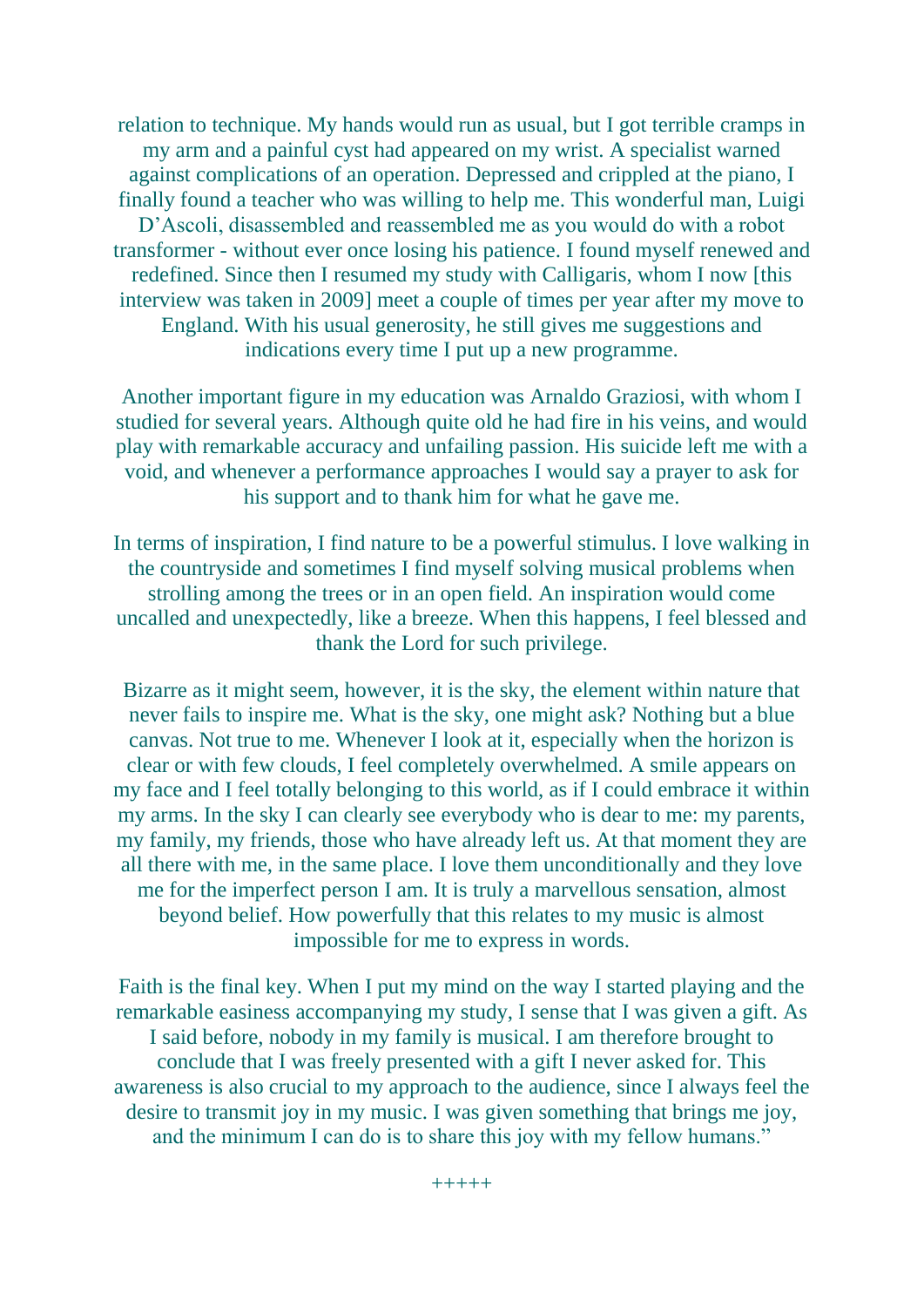*Martin Berkofsky: "You are remarkably accomplished and rounded. In addition to your musical diplomas, you have a Doctorate in Art History. Has this given you a broader look and more universal understanding of your music? Would you advise young music students also to expand their knowledge in this way?"* 

Alessandra Pompili: "Absolutely. I believe in education and the power it instills into people. Power to look more deeply into reality and into ourselves from different angles and different perspectives. Power to understand what surrounds us. Power to be inspired by apparently uninspiring elements. And this naturally reflects into your playing, even if one not always realizes it.

I do not think it matters what you study alongside music: it may be mathematics, medicine, diplomatics or any other subject. The important point is to study anyway, for the broadening horizon it provides cannot be replaced by anything else. Some might think that further education is a dispersal of energy and it is better to focus on your chosen subject only. But we waste time in many ways: watching awful programs on the telly, talking to annoying people, going to boring places. Study is extremely fun if it is taken with a sense of humour, and it does not necessarily turn people into hermits. Through study you also meet many interesting characters and can make friends for life."

+++++

*Martin Berkofsky: "Many young pianists still spend their formative years trying to win victories over each other. We joke that Europe's summer trains have no more room for vacationers, that they have been taken over completely by the swarms of competition-bound pianists. It appears that you have not chosen this path. Have you not wished to be famous and to wear the laurel wreath?"* 

Alessandra Pompili: "Although I can be a competitive person, I always felt that music competitions were not for me. Not so much because of the little time I spent at the piano (by the way, nowadays things have considerably changed and I practice much more), but because of the focus that competitions risk to instill in participants. If music comes first, then I want to think of music only: I cannot worry about juries, participants, rounds, awards and so on. I prefer to concentrate on what I can do on the instrument - and that is already difficult enough - rather than becoming the bad copy of myself for the sake of winning a prize. Of course I had my chances and was encouraged to take part in competitions, but I always turned them down with some excuses. If the inevitable implication of my choice is never to become famous, fair enough. I never wished to be a superstar performer anyway, so I would not be disappointed. On the contrary, I would be seriously disappointed if I did not become a good one."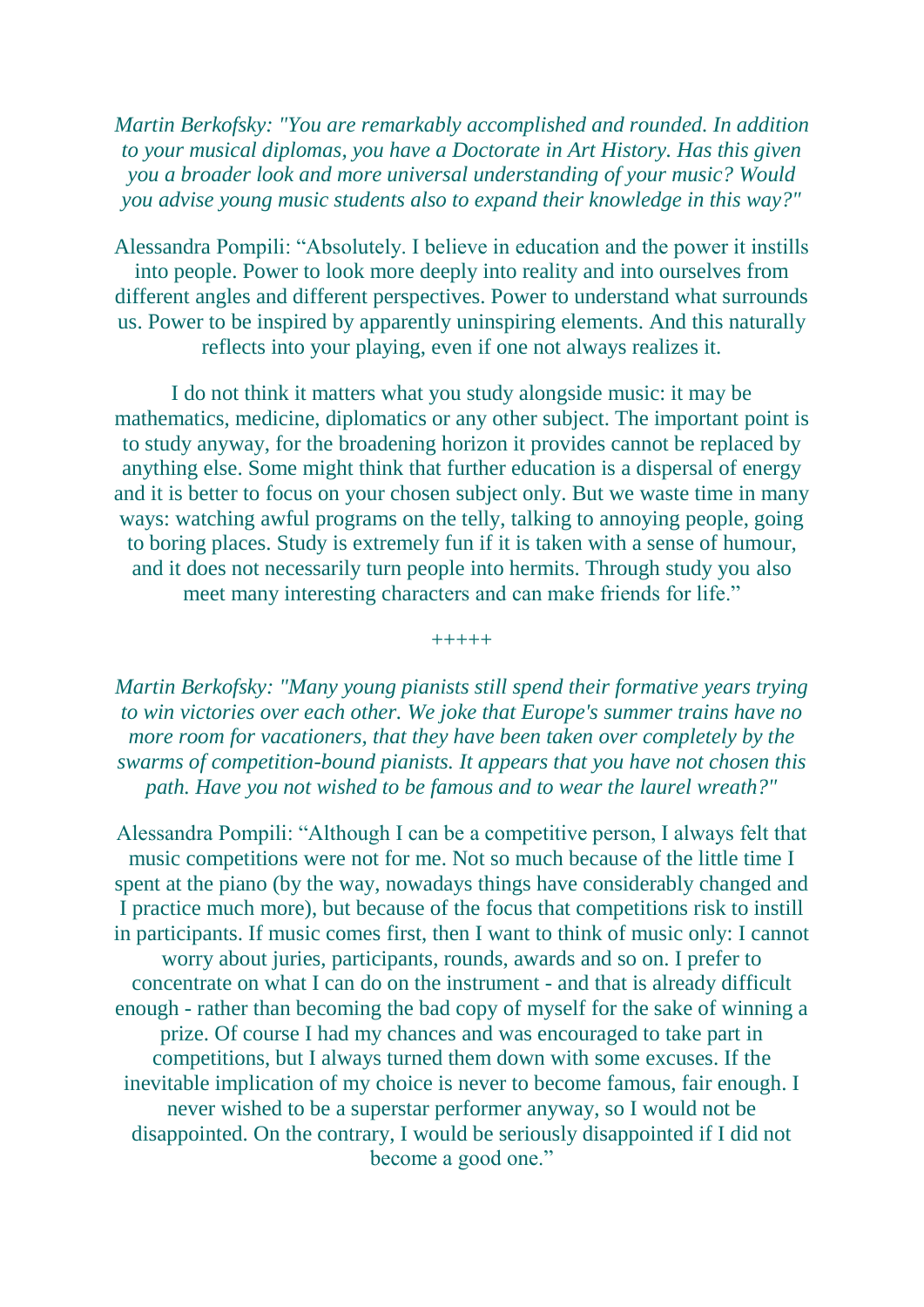*Martin Berkofsky: "Sinistre Disastro" and "La Lugubre Gondola," are some of the late works of Franz Liszt which you are performing. You are now planning some rather unique multi-media performances of Liszt's "Via Crucis." Liszt has been criticised by some as a crowd-pleasing virtuoso, but many others see him as philosoper, visionary, and finally Abbe. Could you share your thoughts about Franz Liszt?"* 

Alessandra Pompili: "I regard Franz Liszt as one of the most extraordinary pioneers in the history of music. Apart from "inventing" the recital, creating the form of the symphonic poem and fostering the music of names such as Schubert, Schumann, Weber and Wagner, Liszt truly paved the way to 20th century music. His late compositions already belong to it.

What fascinates me most about Liszt is his inexhaustible inventiveness and the multiplicity of his inspiration. You find the gypsy in the Rhapsodies, the poet in the Année de Pélérinage, the salon-player in pieces like the Valse-Impromptu, the virtuoso in the Etudes, the mystical in his religious works, the lion in the Ballades and the visionary in the Sonata. You could not wish for more variety in the production of a single composer. Admittedly, within this production not everything is of the same quality. But the beauty and the charm of the greater of Liszt' works make up for the few lesser ones."

+++++

### *Martin Berkofsky: "You are now recording and producing programmes for Vatican Radio in Rome. Could you tell us about your work and plans at Vatican Radio?"*

Alessandra Pompili: "I have just finished preparing a seven-week series on the life and music of Franz Liszt. The recording will take place in late September and the broadcast will cover November and December. In January 2010 I will go back to Vatican Radio to record my own recital with the late music of Liszt, among which are compositions like Schlaflos! Frage und Antwort, Nuages Gris and Sancta Dorothea.

It is also my intention to prepare a series of programmes on Alan Hovhaness to celebrate the centenary of his birth in 2011. Hovhaness is little known in Italy, and 2011 could be a great opportunity to introduce his work through Vatican Radio. Whether I will work on another program to be broadcast in 2010 between Liszt and Hovhaness I have not decided yet."

+++++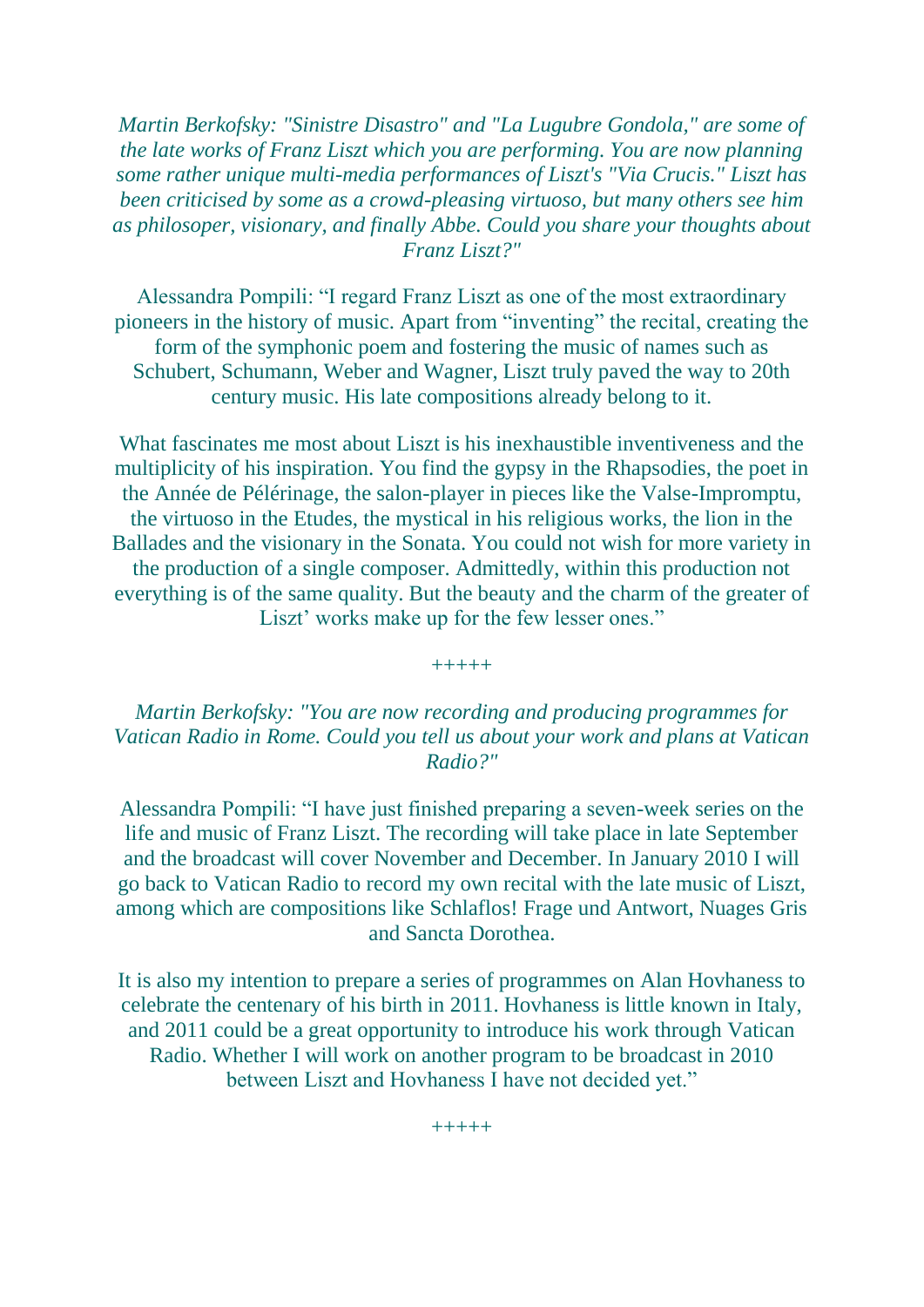#### *Martin Berkofsky: "You have been performing works by Sergio Calligaris, a fascinating composer whom we should all know better. Could you tell us something about him?"*

Alessandra Pompili: "Calligaris was my teacher at the Conservatorio and is the one with whom I never lost touch. As I said before, we still manage to meet during the year to talk and make music. In L'Aquila he taught piano, but the composer's side was never completely overshadowed by the performer. Thus I remember witnessing the composition and the rehearsals of the Piano Concerto op. 29: Calligaris would play fragments of the work in the breaks between students. I really already knew the concert by heart when the time came for the actual performance. Now that I am a performer of his music I feel grateful for all his work and teaching of the past years.

Calligaris is an extremely meticulous composer, and this is reflected in his music. Nothing is improvised and unplanned: although his inspiration is extemporaneous, this is then channelled through a very rigorous and complex compositional technique. Whatever work you pick from his catalogue you find that the attention to the form is always there (and it could not be otherwise, since he was taught composition by a student of Paul Hindemith). I find one of the most fascinating characteristics of his music to be the balance between the freedom and liberty of inspiration and the logic and rigor of the form. The two blend and mould each other without constraints, and the final result is absolutely captivating.

Contrary to what sometimes happens with contemporary music, I find his works to be received enthusiastically. Although his music is atonal it often gives the impression of leaning around some sort of gravitational centre, and this - I think - is another key element which is much appreciated."

+++++

### *Martin Berkofsky: "Which new programmes and new composers are you planning to present in future concerts?"*

Alessandra Pompili: "This is a very difficult question. I am fascinated by so many styles and composers that I often have the strong instinct of reading every single score that passes through my hands. On the other hand, the rational side within me asks for order and organization. I try to combine rationality and irrationality when building a programme. I search for unusual yet meaningful combinations (I guess this comes from my University studies); programmes that resemble a salad are not really for me!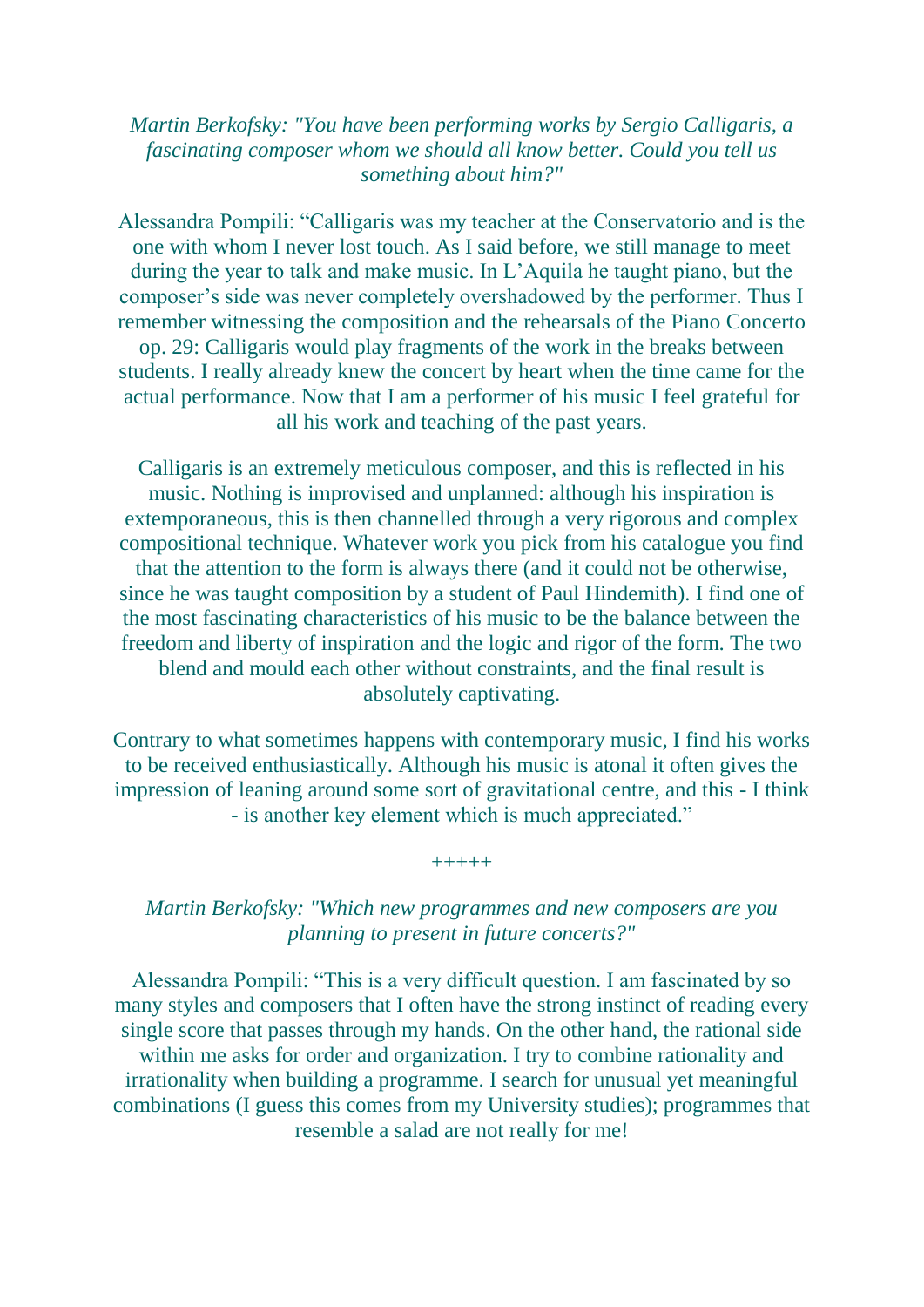In any case, Hovhaness is certainly on the list for future recitals. I will put in my repertoire other music by Calligaris as well. As for the "old masters" I hope to expand on Chopin, Liszt and Prokofieff."

+++++

*Martin Berkofsky: "I have been particularly touched to learn of your wishes to devote more and more of your performances to the benefit of charities and good causes. Could you tell us of your ongoing work in this direction, why you are choosing this path?"* 

Alessandra Pompili: "The answer to this question is partly linked to the desire I have to transmit joy to my fellow humans. On the other hand, we live in a world that seems to offer a solution for everything (illnesses, depression, poverty, hardship), yet there are so many people suffering that one is prone to ask whether such solutions are really at hand or even possible. The next question is what music can materially do towards the many problems surrounding us. For sure it can provide a spiritual and psychological help, but I believe that it can work in other ways too. We have the proof that music is extremely successful towards raising funds for charitable causes. So, why not investing one's skills for such enterprises? It is to everybody's benefit: the musician's, because he/she is doing something of social consequence, the audience's, because they are contributing to the charitable cause whilst taking pleasure from a performance (for which generally they have to pay anyway), and finally the charitable cause itself, which enjoys the fruit of the performance. Really, there is no loser in playing for charities. Plus I believe that it is the moral imperative of each of us to help the others, in every way we can. Musicians can do a lot in this respect.

Last year [2008] I have taken part in a huge concert in Carlisle to raise funds for charity. On the near horizon, a benefit for a new school in Marlborough. It has been wonderful to see so many people working towards the same goal with enduring passion and with the sense of doing something of consequence. You feel part of an enterprise that goes way beyond the "small boundary" of a performance. You feel fulfilled and joyful to see your efforts turning into a tangible help to others. It makes music count."

+++++

*Martin Berkofsky: "In a memorable interview with Bruce Duffie, the great Romanian baritone Alexandru Agache was asked about the purpose of music. He replied: "To enjoy and to make more happiness and to make us think. What the human being cannot say, there is the music which can explain or give hope to the people." Speaking softly but with deep emotion, he continued, "When I*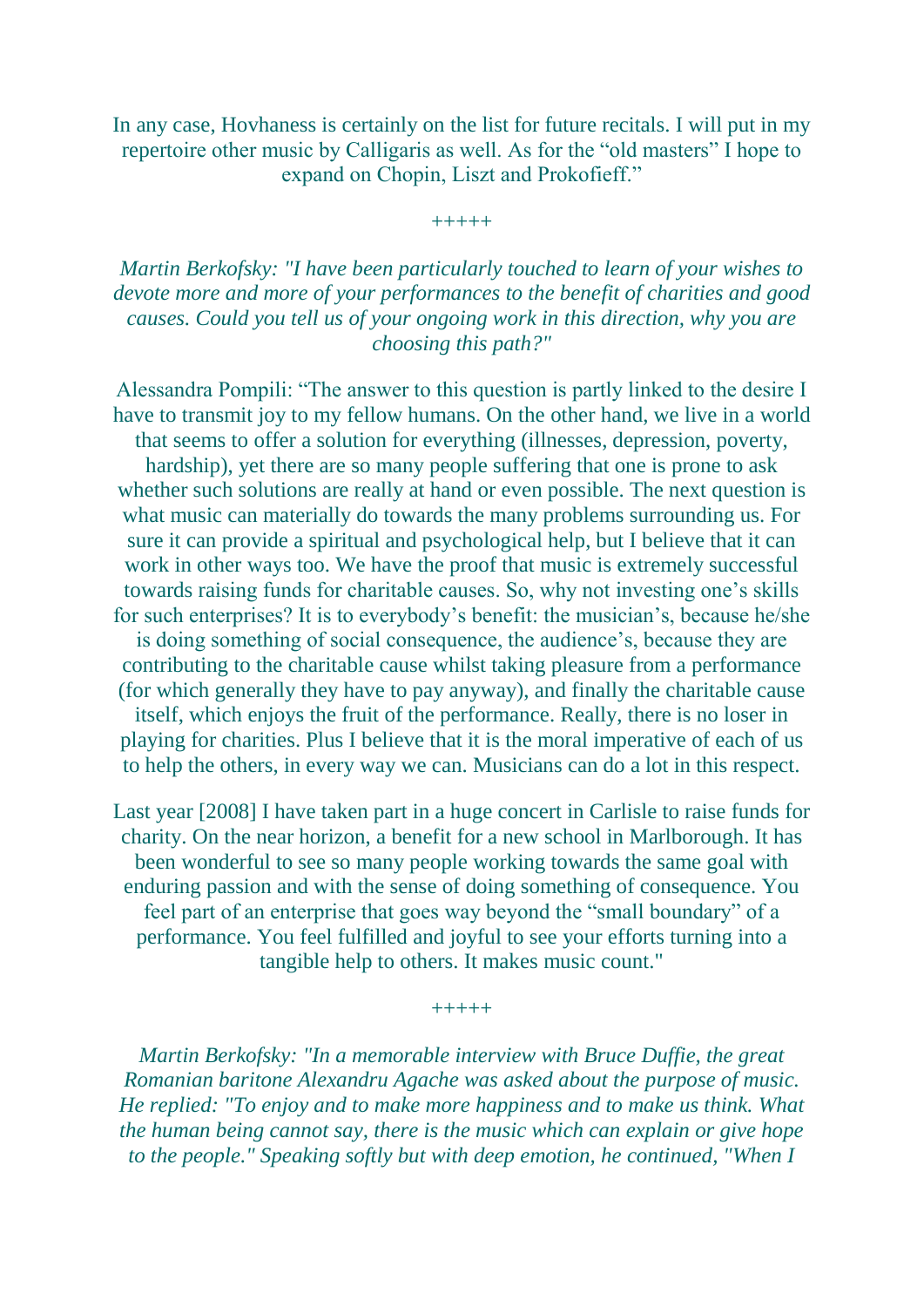#### *was younger and living in Romania under dictatorship, the music was the only hope sometimes for me and for other people."*

#### *How do you feel about music and its meaning for the people of the world?"*

Alessandra Pompili: "It is impossible not to agree with Agache about the purpose of music. I always felt strongly about the subtle yet forceful power it has on people's lives and emotions. I must apologize for the randomness of my answer, but the topic is so huge that I cannot but touch on a couple of points only.

A silly story to start: I remember that one of the best gifts I received when I was a kid was a walkman. I spent hours listening to classical music on scratchy cassettes, and I would bring the walkman with me wherever I could. I loved walking whilst my mind wandered from one thought to the other as the music suggested. I soon found out that I had to stop playing on the walkman whilst I walked on the road, since the music had such a powerful effect that I was not able to control myself. If the music was exuberant and on a fast tempo I would walk at super speed, hitting any unfortunate pedestrian who came my way. If the music was sombre and melancholic I would slowly wobble my way around, taking at least twice the time to reach my destination. In both cases I would make even more a fool of myself, swaying my arms and rolling up my eyes as if I was in the presence of a supernatural apparition. In a sense nothing belonged to me anymore, because my mind was totally captured and transported into another realm and the body reacted as a consequence. Whenever I reflect on the force of music, the walkman story comes back to my memory.

In ancient times, music emboldened by the sound of trumpets. Music is pivotal to charge us with courage, even courage to endure under a dictatorship, as Agache surely meant with his words.

In the same way as it provides strength, music dispenses hope and comfort. This happens even at the level of everyday life. Despite that we live in an age of apparent wealth people have many problems: problems at work, within the family, struggle against poor health, solitude or depression. We are all affected by one or the other concern at some point in our existence, as happens to a good many who attend performances. Whenever I am on stage, it is my primary goal to give those who are in distress two hours when they can forget their problems and not be burdened by them. Call it a comfort bubble, if you wish. I would like to say to each of them: "Breathe in the soothing and encouragement that music can provide. Put aside your concern and do not think about it. Enjoy the present moment at the best with the help of this great art. It will not solve your problem, perhaps, but it may help towards finding a way out. Just make the most of it".